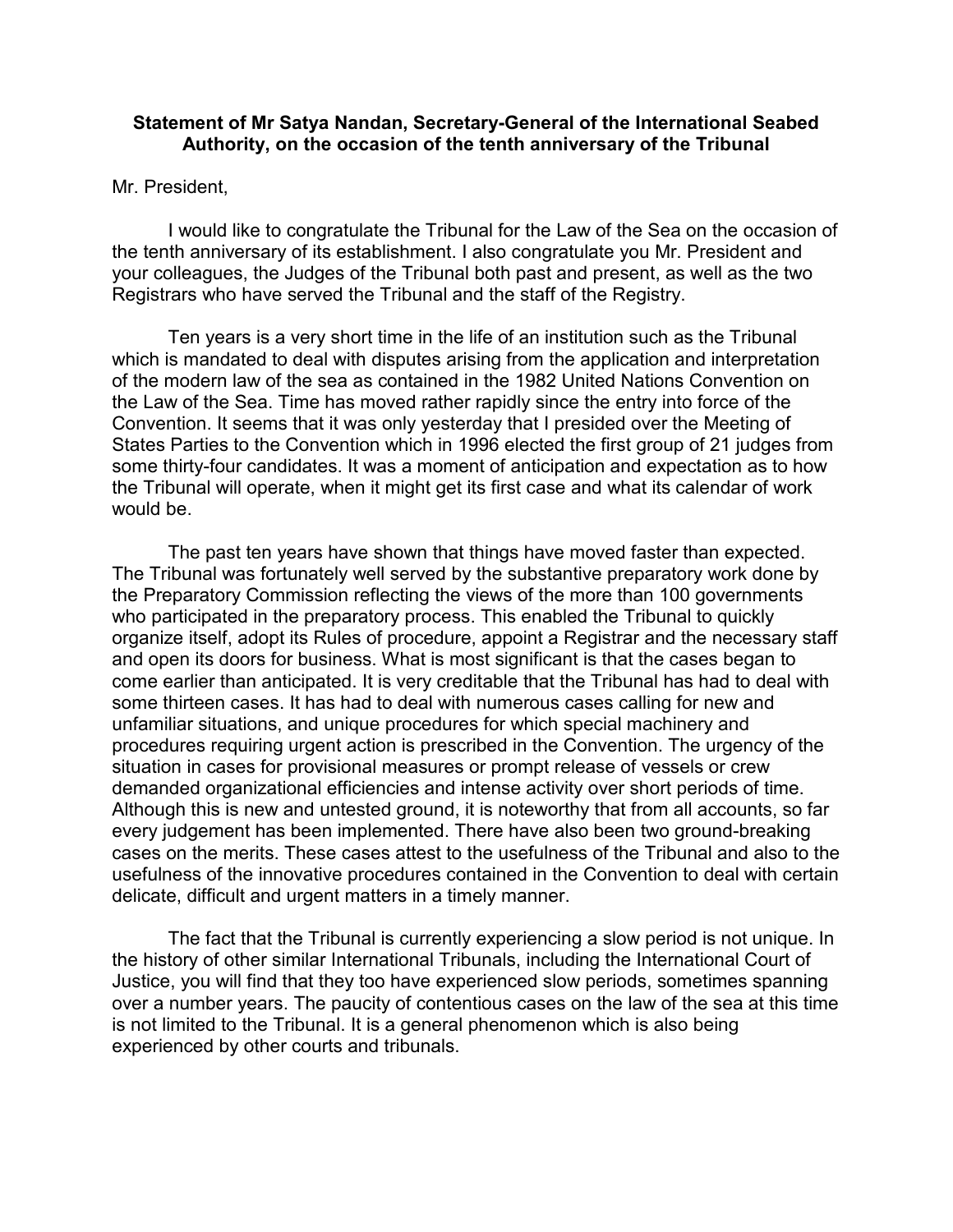One reason for this could be that we may have done a good job in setting out the principles and norms governing the ocean space in the Convention. It is no secret that the 1982 Convention has been extremely successful. It has provided clarity and certainty in the law of the sea. As a result the disputes concerning the law of the sea are considerably reduced. The issues that arise are not on what is the applicable law as was the case prior to the Convention, but rather how the law should be interpreted and applied in particular situations. More often than not the differences between states on law of the sea matters is resolved through consultations and negotiations, something this Tribunal, to its credit, has also encouraged. Where a third-party procedure is used, it is unfortunate that the tendency for states is to use ad-hoc arbitral tribunals rather than an established judicial body.

Notwithstanding the paucity of cases at this time, the fact is that compulsory dispute settlement procedure is the essential cement that binds the provisions of the Convention together. The International Tribunal for the Law of the Sea, as a specialized Tribunal is the cornerstone of that structure and has a central role in the interpretation and application of the Convention. Indeed, on some matters such as disputes arising from the implementation of the regime for the mining of minerals from the deep seabed, the Tribunal, through its Seabed Disputes Chamber, has the exclusive jurisdiction. The Tribunal also has exclusive jurisdiction on certain fisheries issues. The President of the Tribunal has an important role in establishing arbitral tribunals either at the request of the parties or where the parties cannot agree on its composition.

There is an intrinsic relationship between the Tribunal and the International Seabed Authority. Both institutions are creatures of the Convention. They are also tied by their early history. In the original concept for a deep seabed mining regime a Tribunal was contemplated as an organ of the Authority. Its jurisdiction was limited to disputes arising from the implementation of that regime. Later as the Convention package evolved into a comprehensive instrument covering all aspects of the Law of the Sea, the need for a specialized Tribunal having jurisdiction over matters covering the traditional Law of the Sea was recognized.

As parallel negotiations proceeded in the First Committee of the Conference which dealt with seabed matters, and in the Plenary of the Conference which covered disputes on all other matters, it became apparent that a single Tribunal with wide jurisdiction would be more practical and cost effective. Initially it was also thought that the seat of the Tribunal would be at the seat of the Authority. Later, the Authority and the Tribunal were seen as two independent institutions and treated as such. The Seabed Disputes Tribunal, however, became a Chamber of the International Tribunal for the Law of the Sea but with its own jurisdiction as prescribed in the Convention, thus functioning as a Court within a Court.

The Seabed Disputes Chamber is an essential part of the regime for deep seabed mining in the international area. Its jurisdiction is prescribed in article 187. It can form ad hoc chambers from among its members and it also has jurisdiction to provide advisory opinions at the request of either the Assembly or the Council of the Authority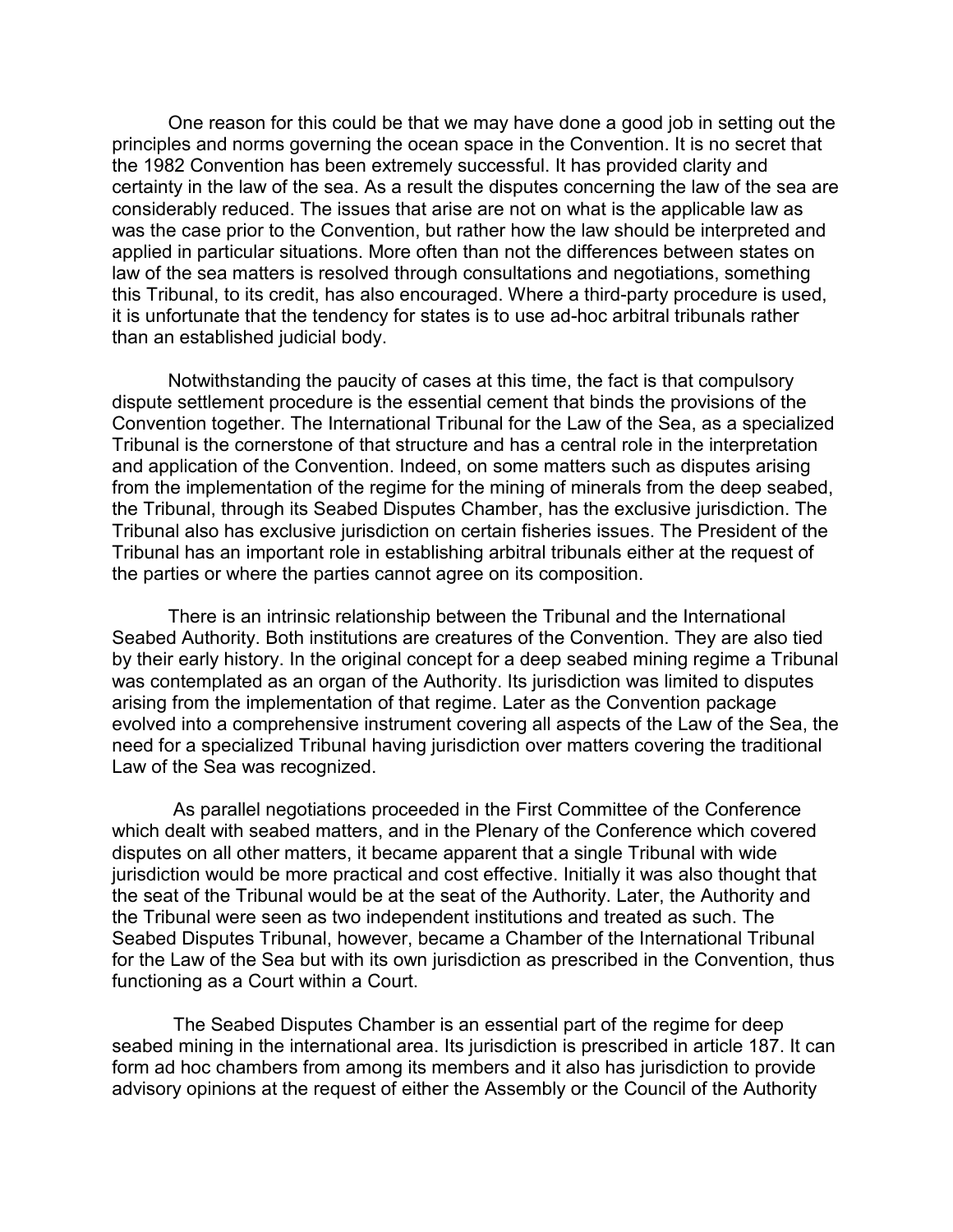on legal questions arising within the scope of their activities. The only exception to the jurisdiction of the Seabed Dispute Chamber is the option available to any party to have recourse to binding commercial arbitration on disputes of a contractual nature referred to in article 187. Even in such cases, if the question of interpretation of Part XI and related Annexes, and provisions of the 1994 Implementation Agreement relating to Part XI arises, the matter has to be referred to the Seabed Disputes Chamber for a ruling. However, the Convention, in article 189, provides for an important limitation on the jurisdiction of the Seabed Disputes Chamber with regard to challenges to the discretionary powers of the Authority. In such cases the Tribunal may not substitute its discretion for that of the Authority.

A novel feature of the Seabed Disputes Chamber is that its jurisdiction extends to disputes between parties to a contract, being States Parties, the Authority or the Enterprise, state enterprises and natural or juridical persons concerning the interpretation or application of a relevant contract or a plan of work, or acts or omissions of a party to the contract relating to activities in the Area and directed to the other party or directly affecting its legitimate interest. Thus, non-states are enabled to have direct access to an international tribunal in their own right without the need for assistance from their state of nationality.

## Mr. President,

It is now twelve years since the International Seabed Authority was established. It too completed its internal organization and began to fully function. It has three main organs, a 149 - member Assembly, i.e. all the parties to the 1982 Convention, a 36 – member Council and a Secretariat. It also has two advisory bodies – the Legal and Technical Commission which advises the Council on technical matters and a Finance Committee which advises the Council and the Assembly on financial matters.

The Authority began its legislative functions by adopting in 2000 the Regulations for the Prospecting and Exploration for Polymetallic Nodules in the Area. Following this, it issued seven exploration contracts or licenses to entities from China, France, India, Japan, the Republic of Korea, the Russian Federation and an East European Consortium based in Poland. These were previously registered as "pioneer investors" with the Preparatory Commission. Since then the Authority has issued an eighth license for exploration to the Federal Institute of Geosciences and Natural Resources of Germany. All the areas allocated are located in the Clarion Clipperton Fracture Zone in the north pacific ocean, except that of India which is in the south central Indian ocean.

The Council of the Authority is currently considering Regulations for the Prospecting and exploration of Polymetallic Massive Sulphide deposits found along the ridges where tectonic plates meet (the so-called chimneys or smokers) and cobalt-rich crusts found on sea mounts. These deposits are three dimensional and their subsurface depth and breadth are not readily discernible as in the case with polymetalic nodules which are two dimensional and are found mainly on the surface of the seabed.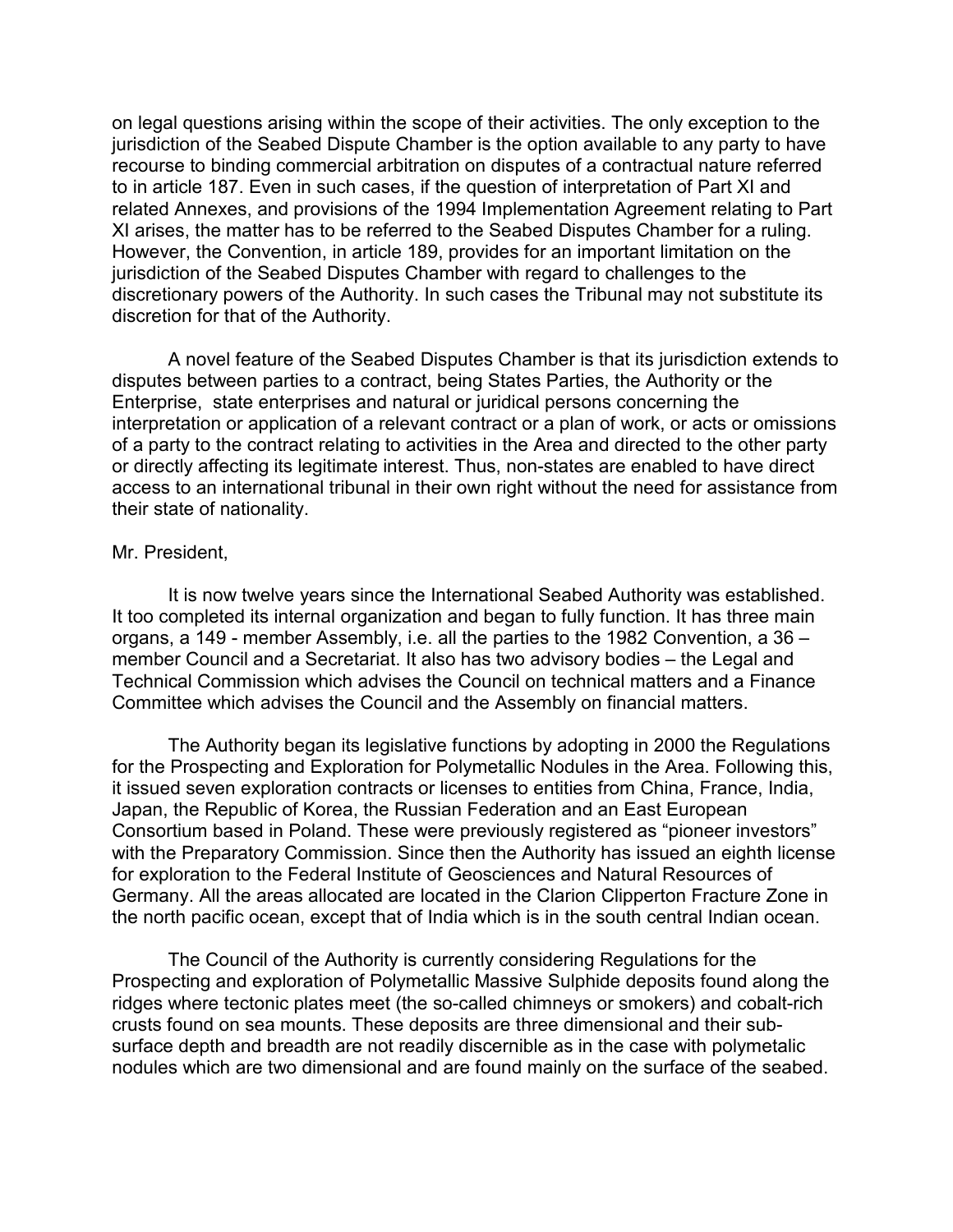The Authority is also engaged in promoting marine scientific research in the deep seabed and collaborates for this purpose with groups of international scientists engaged in the study of the deep sea environment. This will enable the Authority to establish environmental monitoring regulations and guidelines for the contractors on a more informed and scientific basis.

The Authority so far has conducted its work in a very cooperative and harmonious atmosphere. All decisions on substantive matters have been taken by consensus. The rules of procedure for decision making, especially in the Council, which acts as the executive body of the Authority, is such as to encourage decisions by consensus. Similarly, the relationship between the Authority and the Contractors is very cooperative. The result is that we have not had an opportunity to bring any matters of dispute to the Seabed Disputes Chamber nor have we had to seek any advisory opinion from the Tribunal. I don't know if this is good news or bad news. But these are early days. As the work of the Authority intensifies in the future especially if commercial mining takes off the situation may change.

## Mr. President,

Given my previous responsibilities at the United Nations, and my involvement in the preparation for the establishment of the Tribunal, I would be remiss, if on this occasion, as a personal note, I were not to recall the very generous contribution to the International Tribunal for the Law of the Sea made by the Government of the Federal Republic of Germany and by the Free and Hanseatic City of Hamburg. They began serious planning and preparation for the seat of the Tribunal to be located in Hamburg in the mid 1980's. This entailed the making of the necessary financial commitment by the Federal Government and the planning, design and construction of the building which now houses the Tribunal. As the then Under Secretary-General for Ocean Affairs and the Law of the Sea and the Special Representative of the Secretary-General for the Law of the Sea, I recall the many visits to New York made by officials from the Federal Ministry of Works and the Mayor and representatives of the City of Hamburg. I also recall my many visits to Bonn and Hamburg in connection with the seat of the Tribunal. In addition, there were a number of visits made by a technical team from the United Nations which included personnel from Building Management and Conferences Services. The UN Secretariat team was led by Mr. Gritakumar Chitty who was later appropriately appointed the first Registrar of the Tribunal. He has been involved and contributed significantly to every phase in the development of the Tribunal – from the deliberations in the Conference and the Preparatory Commission, to its final establishment.

The preparatory phase involved an international competition for the design of the building, and the selection of the design and work on the technical details for the internal facilities for the Tribunal, taking into account the United Nations standards and practice. These were jointly undertaken by the Federal Government and the City of Hamburg. The Tribunal is indebted to the City of Hamburg for very generously providing the land in this very exclusive and desirable wooded area of the city, along the banks of